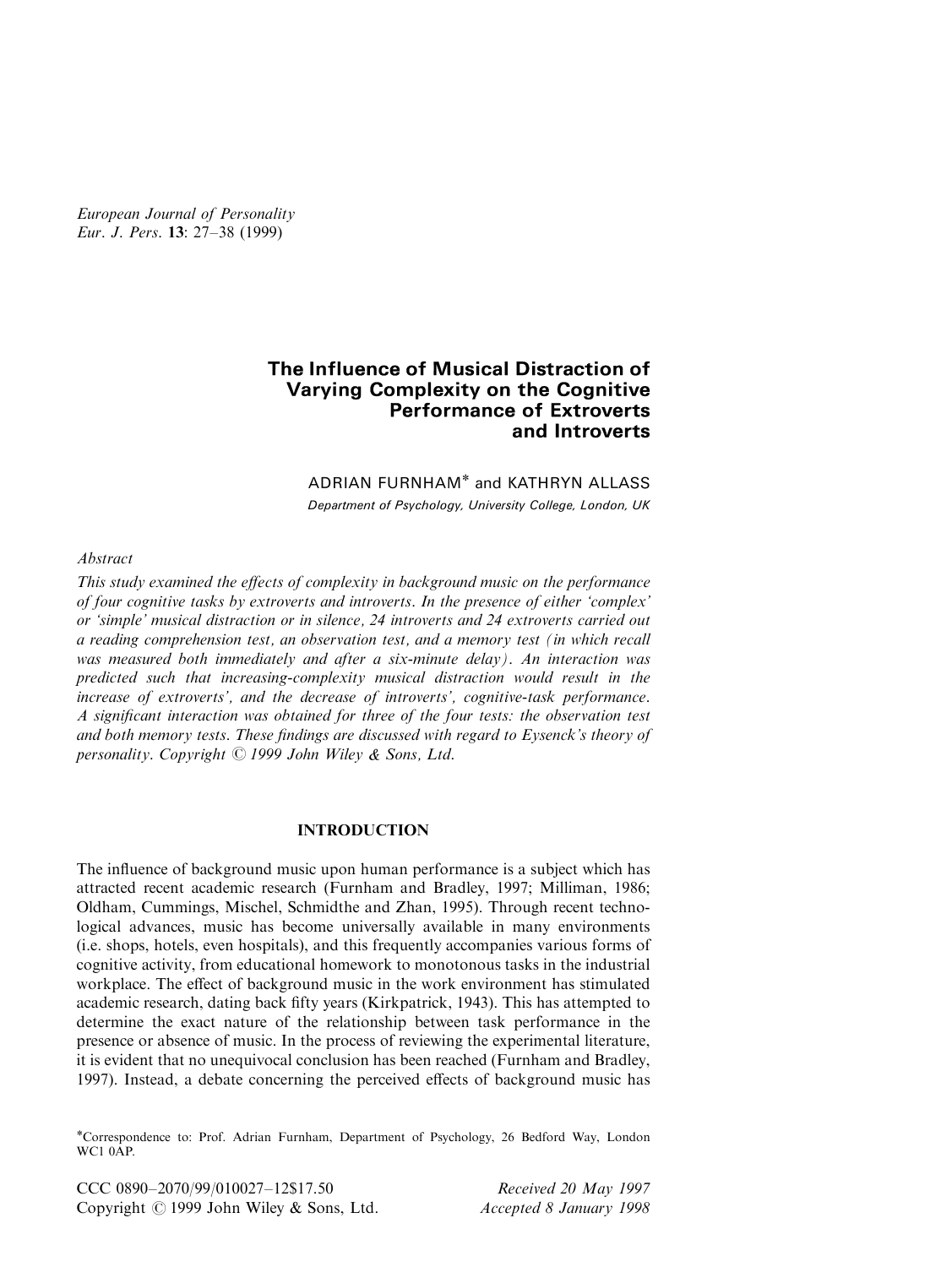evolved, in which arguments are focused on its capacity to relieve boredom, and its potential to distract attention (Salamé and Baddeley, 1989).

Some research has concerned the effects of such 'distraction' upon cognitive indicators (e.g. attention span and memory). Early research indicated that whilst background music resulted in workers reporting more positive attitudes towards their duties, it appeared that its presence elicited no noticeable effects upon task performance. Thus Gladstones (1969) demonstrated that keyboard operators' work rates were unaffected by the presence of background music, despite the employees' requests for the continuation of the music. Smith (1961) proposed that the cognitive complexity of a task may be an important contributor to the extent to which music influences performance. It was contended that the performance of undemanding, monotonous tasks would benefit from music as a relief from boredom, but that in more complex mental activity the presence of music would be more likely to act detrimentally as a distraction. In an experiment in which music was only played during break periods (i.e. not continuously), Smith (1961) found `uniformly positive responses' from employees to the inclusion of music in their working environment, despite the failure to demonstrate any significant effect upon output rates for complex mental activities. It seems unlikely that the hypothesis was truly tested in a design in which cognitive activity was not performed whilst concurrently listening to music. However, more recent work by Perrewé and Mizerski (1987) found that background music produced no discernible improvement or inhibition of the perception of task characteristics, regardless of task complexity. This research can only substantiate the claim that music is an inert constituent of the working environment.

However, other investigations have demonstrated that background music may impose an active effect upon certain features of human cognition. In a recent study, Kellaris and Kent (1992) demonstrated that temporal perceptions are distorted by the presence of music, whereby individuals' estimates of the duration of a time interval significantly exceed reality. This phenomenon was attributed to the devotion of more attention to the music than to other cognitive processes (such as the internal clock). The limits of human attentional resources have often been referred to in an attempt to explain the detrimental effects of external stimuli upon cognitive task performance. This explanation is not universally applicable, however, as studies advocating the benefits of background music have demonstrated. For example, in a study of personal stereo headset use, Oldham *et al.* (1995) found that the presence of background music resulted in significantly positive effects on performance, organization, satisfaction, and mood state in the office environment. Yet this effect was maintained only for those tasks that had been classified as simple; there was no evident influence upon performance in complex tasks. Furthermore, the result may have been confounded by the active selection of subjects based on their preference for combining work and music. A more substantial piece of research was that done by Fox and Embrey (1972), demonstrating that short periods of stimulating music increase productivity. This was attributed to the introduction of a novel stimulus into a familiar routine which was theorized to increase arousal levels and subsequently alertness.

Although the potential of the audio environment to change arousal levels is significant, it does not take into account a specific base level of arousal intrinsic to each individual. The concept of internal arousal levels is fundamental to Eysenck's (1967) theory of personality, which posits that introverts and extroverts differ in the amount of externally derived stimulation that they require to create the optimum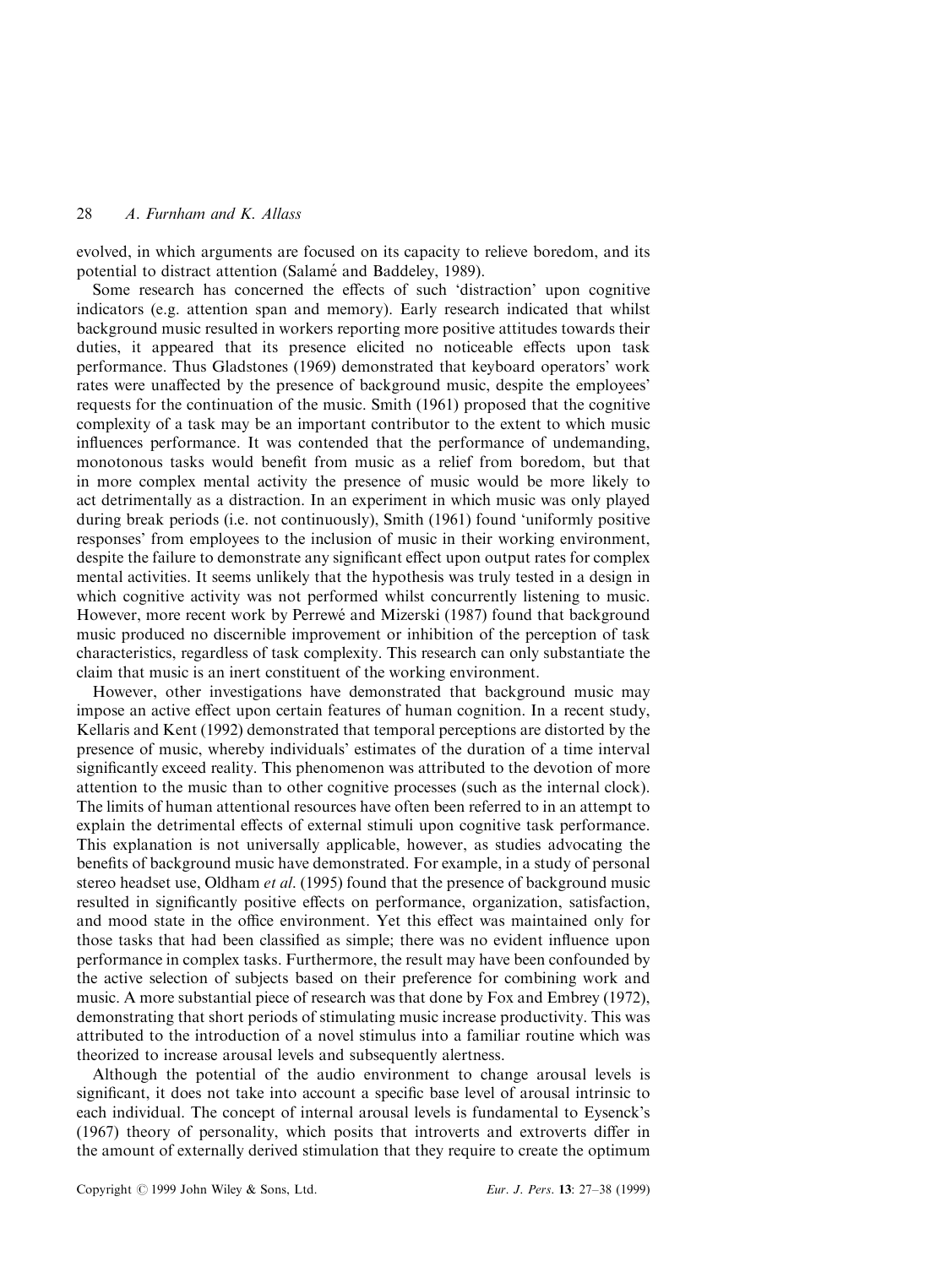level of arousal. Introverts experience greater arousal in response to lower-intensity stimulation (because of their lower neurological threshold of arousal) than extroverts, which results in their satisfaction at much lower levels of stimulation. Furthermore, introverts experience an inhibition of excitation once arousal exceeds their optimal level, and therefore exhibit an active aversion to those conditions. It is posited that optimum performance is reached at moderate levels of arousal. It thus follows that the responses of introverts and extroverts to background stimuli (such as music) should differ according to their specific preference of stimulation level. This is extremely pertinent to those experiments monitoring performance in the presence of external stimuli, and may explain the ambiguous results obtained by those psychologists failing to take the personality dimension into account. Early recognition of individual variance in preference for industrial music was evident in Uhrbrock's (1961) paper in which it was claimed that not all workers like music while they work, from 1 to 10 per cent being annoyed by its presence.

Significant differences between extrovert and introvert performance under identical levels of stimulation have been established in various studies. Morgenstern, Hodgson and Law (1974) measured performance of memory under the distracting conditions of background speech, observing the facilitation of the extroverts' functioning in contrast to the impairment of introvert individuals' performance under identical distraction. Further, Campbell and Hawley (1982) found that extroverts preferred and actively sought study conditions with a greater level of background noise and more socializing opportunities. This finding was reinforced by research conducted by Furnham  $\&$ Bradley (1997), which reported that extroverts were more likely to listen to the radio whilst studying than introverts who found radio excerpts more distracting when engaged in cognitive tasks than did extroverts. The dissimilarity in reaction to external stimulation was also noted by Furnham, Gunter and Peterson (1994), who examined the effects of television distraction upon cognitive task performance, demonstrating that although the functioning of all subjects was better in silence, introverts performed significantly worse than extroverts when subjected to television distraction.

Daoussis and McKelvie (1986) provided subjects with their own preferred music and measured the extent of the distraction from a reading comprehension test. Comparing distracted performances with those undertaken in silence, it was found that although there was no difference in the performance in either condition for extroverts, the performance of introverts was significantly impaired by the presence of low-volume music. Furnham and Bradley (1997) showed that the presence of background radio distraction (consisting of popular music separated by intervals of speech by a male voice) detrimentally affected introvert individuals' performance in both recall and reading comprehension tasks.

The current study investigates the nature of the relationship between the personality and music distraction on cognitive performance. This research extends earlier work by exploring the extent to which *musical complexity* is responsible for variance in introverts' and extroverts' cognitive task performance when subjected to different musical distractions. Although it has been recognized that in conditions with additional environmental stimuli (e.g. music, television) extroverts outperform introverts (Campbell and Hawley, 1982; Daoussis and McKelvie, 1986; Furnham et al., 1994; Morgenstern et al., 1974), little attempt has been made to vary the particular background stimuli responsible for the division of response between the two personality types.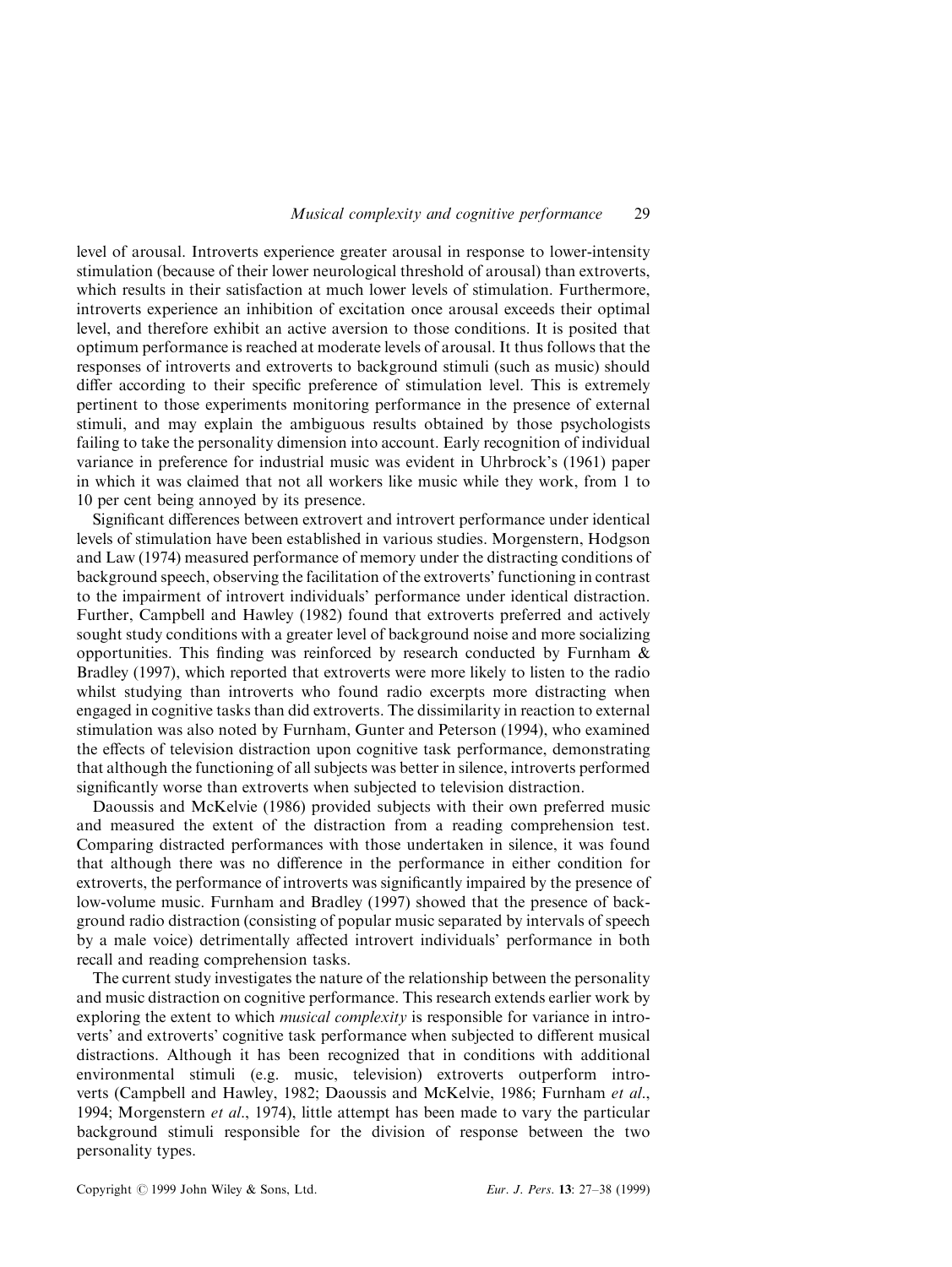Much of the research into the effect of stimulus information load has been based on a theory proposed by Berlyne (1971; 1974) which relates perceived stimulus complexity to preference. This asserts that the relationship between perceived complexity and liking takes the form of an inverted `U' function in which optimum preference occurs at a moderate stimulus complexity at which the general population would be neither under- nor over-aroused. Eysenck's (1967) theory would predict the division of this function into two distinct curves for highly extroverted or introverted individuals. The preferred level of stimulus complexity for introverts would occur at a lower (less stimulating) level than that of the stimulus-hungry extroverts who would demand greater levels of externally derived arousal. This preference appears to be manifest in the respective working conditions of the two personality types (Campbell and Hawley, 1982; Furnham and Bradley, 1997). Furthermore, individuals' preferred stimulation levels should also produce their optimum performance as their internal arousal level should be satisfied.

Early investigations into specific features of music compared exemplars of contemporary musical genres such as `popular' and `classical', for example the investigation conducted by Freeburne and Fleischer (1952). In an experiment which did not specifically examine personality differences, it was established that whilst classical, semi-classical, and popular background music produced no effect, jazz music significantly increased reading rates. However, a musical genre such as jazz may contain within itself a great variety of style, tempo, tonal and rhythmical range. It must therefore be conceded that this form of classification does nothing to indicate the exact characteristics resulting in a particular level of stimulation or distraction. However, the attribution by Freeburne and Fleischer (1952) of the observed cognitive superiority in the jazz music condition to 'the marked and regular rhythm of the music' may inadvertently provide details of the distinguishing feature of the jazz music stimulation level. Their description of the jazz music used suggests that it was not overly stimulating, its outstanding feature being an emphasized and regular beat. Thus this piece of music carried a low information load not resulting in over-arousal, and the simple, repetitive rhythm may be described as being a feature of a lowcomplexity stimulus. In combination with other more interesting features, this music may have provided moderately complex stimulation, offering an optimal balance to a population comprising both extroverts and introverts.

Research has frequently demonstrated that the complexity of specific musical features of background distraction can affect cognitive task performance. Mayfield and Moss (1989) revealed that background music with a quick tempo improved the subjects' cognitive performance in a task involving the calculation of stock market price changes. Furthermore, this particular investigation noted that subjects reported a significantly higher level of distraction for fast music, suggesting that this music induced greater levels of arousal and carried a higher information load to be processed by the listener. Milliman (1982; 1986) also reported that faster tempo was perceived to be more complex.

Further, meaningful information appears more distracting, and therefore more likely to impair cognitive performance (Martin, Wogalter and Forlano, 1988). Salamé and Baddeley (1989) demonstrated that vocal music and unattended speech were considerably more disruptive than instrumental music or silence in a memory task involving visually presented verbal material. From this it may be possible to conclude that vocal features of background noise would increase the information load.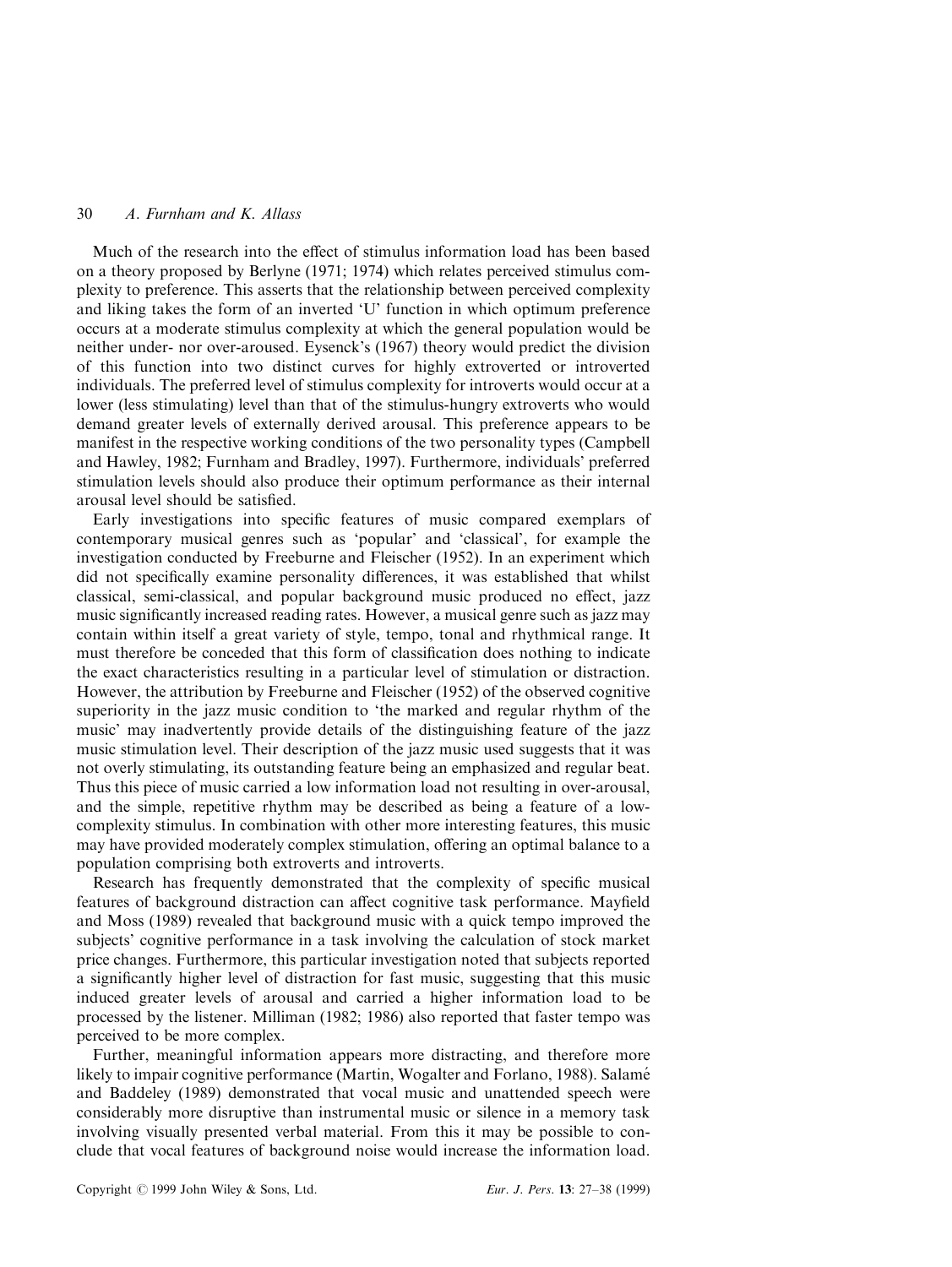Furthermore, there is also evidence to suggest that tonal sequences which are composed of more individual components and a wider variety of tones are considered more complex, indicating that background music fitting this definition would prove to offer greater stimulation and therefore have a greater intrinsic potential to stimulate.

The implication of Eysenck's  $(1967)$  theory is that the amount of stimulation offered by a piece of music would be 'enjoyed' differently by the two personality types. Indeed, preference for music type may be related to personality traits as well as many other factors (Furnham and Avison, 1997). One possible method of categorizing music in terms of the stimulation offered is through the measure of its information load. Kiger (1989) reported that background music categorized as being `low information load' facilitated reading comprehension, with individuals achieving superior results to those achieved when the task was performed in silence. In contrast, the presence of 'high-information-load' music detrimentally affected performance of the same task. Although Kiger (1989) did not qualify the criteria upon which the categorization of the music was based, the `low-information-load music' was described as `highly repetitive ... with a narrow tonal range', and it was implied that the presence of this music induced the optimum arousal level for the subject group, and would meet the criteria for low-complexity stimulation. In comparison, the high-information-load piece was portrayed as being `dissonant, rhythmically varied and highly dynamic' and was hypothesized to over-arouse, participants, resulting in tension and impaired concentration. The impaired performance in the `high-information load' condition as a result of over-arousal corresponds to the low preference for complex stimuli illustrated by the inverted `U' function (Berlyne, 1971; 1974).

The present experiment examined the performance of introverts and extroverts in cognitive tests performed in the presence of background music of two different complexities (simple and complex) and in silence. The music for the two treatment conditions was selected on the basis of tempo; rhythmic, tonal, and melodic complexity; vocal meaningfulness; and overall complexity, as these attributes of musical complexity have been shown to exact significant effects upon cognitive performance (Freeburne & Fleischer, 1952; Kiger, 1989; Milliman, 1982; 1986; Mayfield and Moss, 1989; Salamé and Baddeley, 1989). It was hypothesized that there would be a significant interaction between the dimension of introversion-extroversion and the complexity of the background distraction.

### **METHOD**

### Design

The experiment is of  $2 \times 3$  mixed factorial design, comprising one between-subjects and one within-subjects factor: the between-subjects independent variable of extroversion (introvert/extrovert) and the within-subjects variable of background music condition (silence/simple music/complex music). Subjects were required to complete three tasks (reading comprehension/memory test/APM observation test), the separate scores of which were analyzed as the dependent variable. All subjects experienced all three background music conditions, completing a different cognitive task in each. The introversion-extroversion dimension, music, and task conditions were counterbalanced so that four introverts and four extroverts participated in each music-task combination. The order of the tasks was randomized.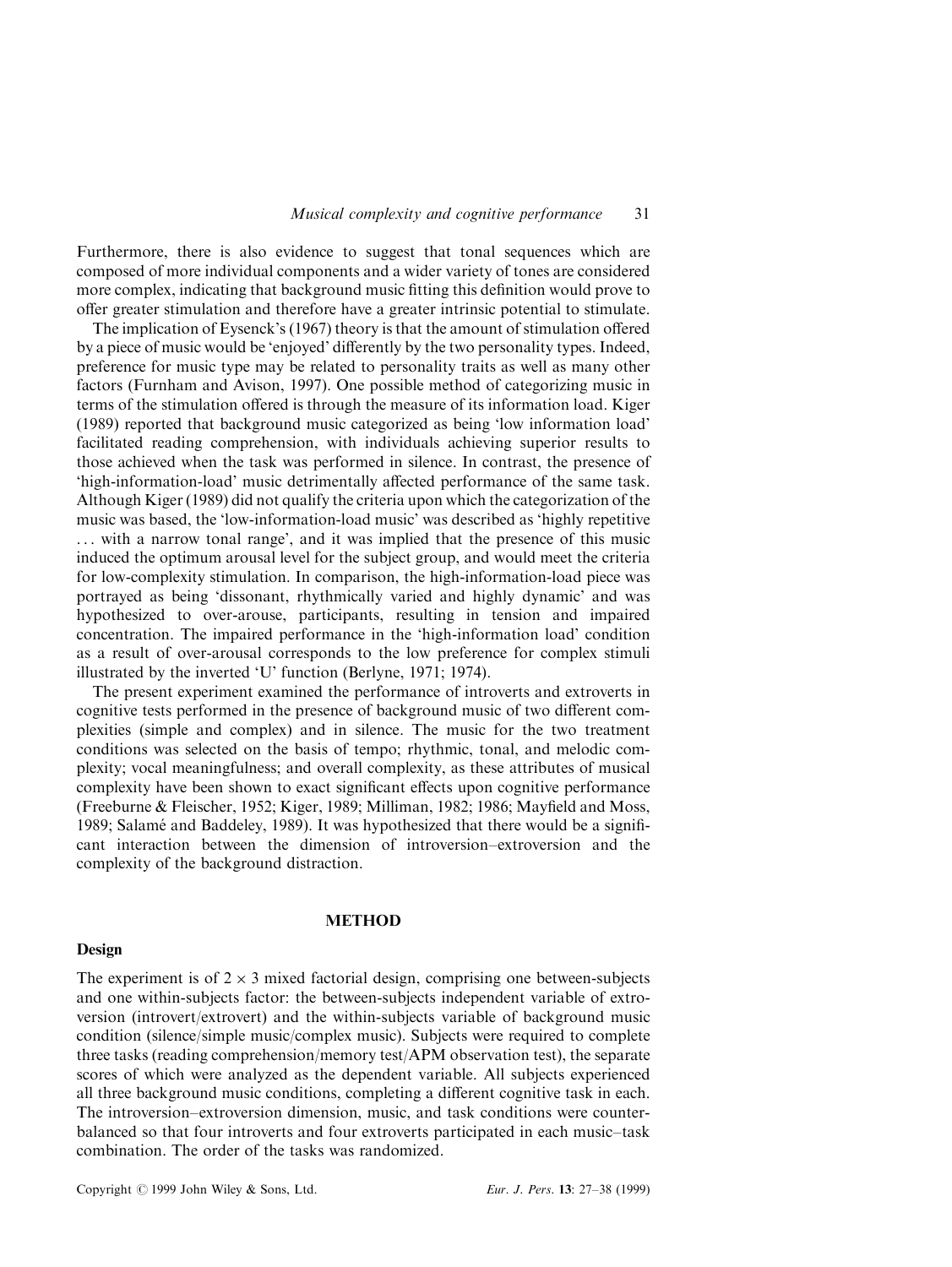#### **Subjects**

One hundred and sixty-three undergraduate psychology students completed the Eysenck Personality Questionnaire (Eysenck and Eysenck, 1975). Forty-eight of those individuals who achieved either extremely high or low scores on the extroversion dimension, based on the semi-inter-quartile range, were selected to participate further in the experiment. Twenty-four of these subjects were classified as 'extrovert' (mean EPQ score, 18.91; mean age, 21.41 years). The remaining twenty-four subjects (mean EPQ score, 7.73 mean age, 22.32 years) were classified as 'introvert'. The overall male to female ratio for the two subject groups was 1: 2.4. The subjects were unaware of the experimental hypothesis throughout, and were paid a small amount at the end of the experiment in return for their participation.

### **Materials**

The music used in the treatment conditions of the current study was chosen by a panel of six individuals who had all achieved at minimum Grade 5 Music Theory, and thus possessed a certain level of musical expertise and were qualified to select the sample music. These experts rated 14 contemporary music compositions for tempo, repetition, rhythmic complexity, melodical complexity, vocal meaningfulness, instrumental layering, and overall complexity. Pieces that were rated as being extremely familiar were automatically excluded from the experiment. Those pieces achieving the lowest scores were categorized as 'simple', the three simplest being selected for use in the experiment: `Low' by REM; `You have been loved' by George Michael; and `Only the wind' by Pet Shop Boys (total length of `simple' music, 13 min 18 s; mean tempo, 64 bpm). The pieces achieving the highest ratings were categorized as `complex'. `Scream' by Michael Jackson; `Runnin' for the red light' by Meatloaf; and `Poison' by Alice Cooper (total length of `complex' music, 12 min 5 s; mean tempo, 118 bpm) were selected as being exemplars of complex music.

Music on cassette format was presented to subjects by means of a cassette player. To eliminate other possible distractions, subjects listened to the music in the treatment conditions through stereo headphones, but also wore the headphones in the control condition (silence).

All subjects completed three cognitive tests which were of an appropriate level of difficulty for the sample. They were the same materials as used by Furnham and Bradley (1997) in their experiment. The selected tests placed demands upon a variety of cognitive activities, including language-related abilities, observation, logical deduction, and memory. One test was completed in silence, another in the presence of `simple' background music, and the other in the presence of `complex' background music.

- (i) The reading comprehension test was extracted from the book of Graduate Admission Tests (GMAT; Martison, 1992). This consisted of a 400-word passage and six multiple-choice questions based on the text. Subjects were allocated ten minutes in which to complete this test, scoring two for a correct answer and zero for an incorrect answer, allowing a maximum possible score of 12.
- (ii) The memory test was taken from the British Ability Scales (1977) range of tests. In this, subjects were required to study a sheet upon which 20 familiar objects had been depicted in the form of simple line drawings. Subjects recalled as many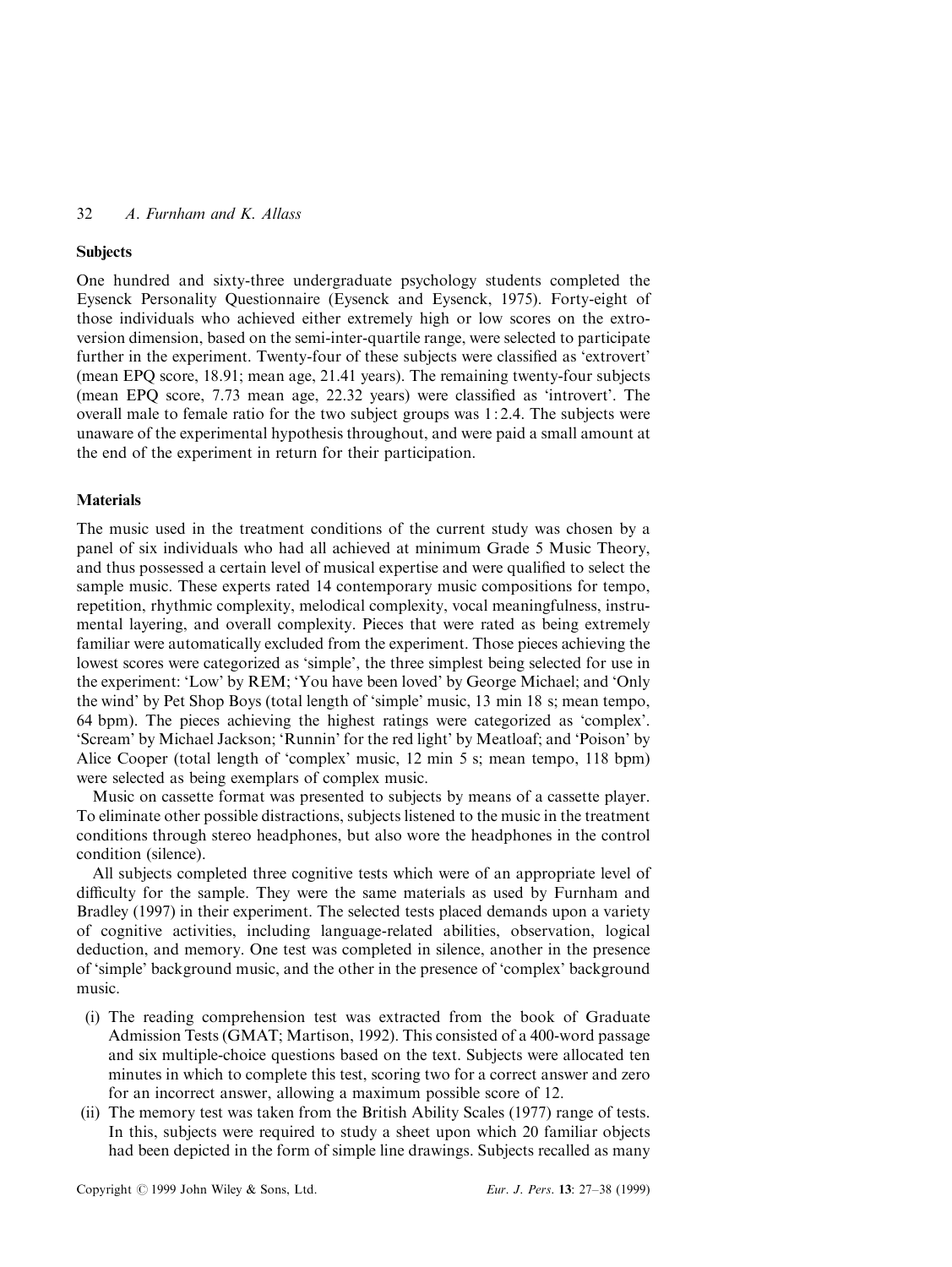of these objects as they could, both immediately and after a six-minute delay, scoring one for each item recalled correctly: subjects could therefore achieve a maximum score of 20. In the six-minute interval, subjects were requested to complete a simple arithmetic test taken from Know Your Own IQ (Eysenck, 1981). The purpose of the arithmetic test was to divert the subjects' attention from the objects they had previously memorized, and therefore subjects' results from this test were not included in the analysis.

(iii) A test of observation and clear thinking was made using the Advanced Progressive Matrices: Set I comprising 12 multiple-choice problems (APM: Raven, 1981). Subjects were required to examine a pattern with a piece cut out of it, and select the one piece (from a collection of eight) that would correctly complete the pattern. Subjects then marked their choice on a standard multiple-choice answer sheet, scoring one for a correct answer and zero for incorrect answers, the maximum possible score being 12. Five minutes was allocated for this test.

### Procedure

Subjects completed the experiment in individual sessions. Subjects first completed a pre-test questionnaire which requested personal details and information about subjects' fatigue level. All subjects completed the reading comprehension test, memory test, and APM observation test. Each subject conducted one of the tests in the presence of `complex' background music; another test in the presence of `simple' background music; and the other test in silence. The music condition (simple/complex/silence) was counter-balanced with the test type (reading/memory/APM) so that all combinations of music and test type occurred with equal frequency. In the treatment conditions, music was presented to subjects at a moderate and constant amplification through stereo headphones.

Before each subject carried out the reading comprehension test, the experimenter gave verbal instructions explaining that the passage should be read carefully, and that after this the subject should attempt to answer the questions as accurately as possible. The participant was also informed of the ten-minute time limit for the test. Subjects were requested to don the headphones when the test began. In the memory test, each subject was requested to don the headphones when the test began. The subject was presented with the sheet depicting 20 objects, and instructed that two minutes would be allowed to memorize those items. After this time had elapsed, the sheet of pictures was removed from the subject's sight and the subject was requested to recall and write down as many of the objects as they could remember. No time limit was placed on this part of the task. The subject was then presented with the simple arithmetic test, and informed that there was a six-minute time limit. After the six minutes had elapsed, the subject was again requested to recall the objects they had memorized previously. The subject was unaware that recall would be required a second time. On completion of the three tests, subjects were asked to rate on a ten-point scale how distracting they found each of the two music treatment conditions. The average session length was approximately 35 minutes.

The experimental data separately yielded from each cognitive task (shown in Table 1) was analysed using a 2 (introversion/extroversion)  $\times$  3 (complex/simple/ silence) mixed ANOVA.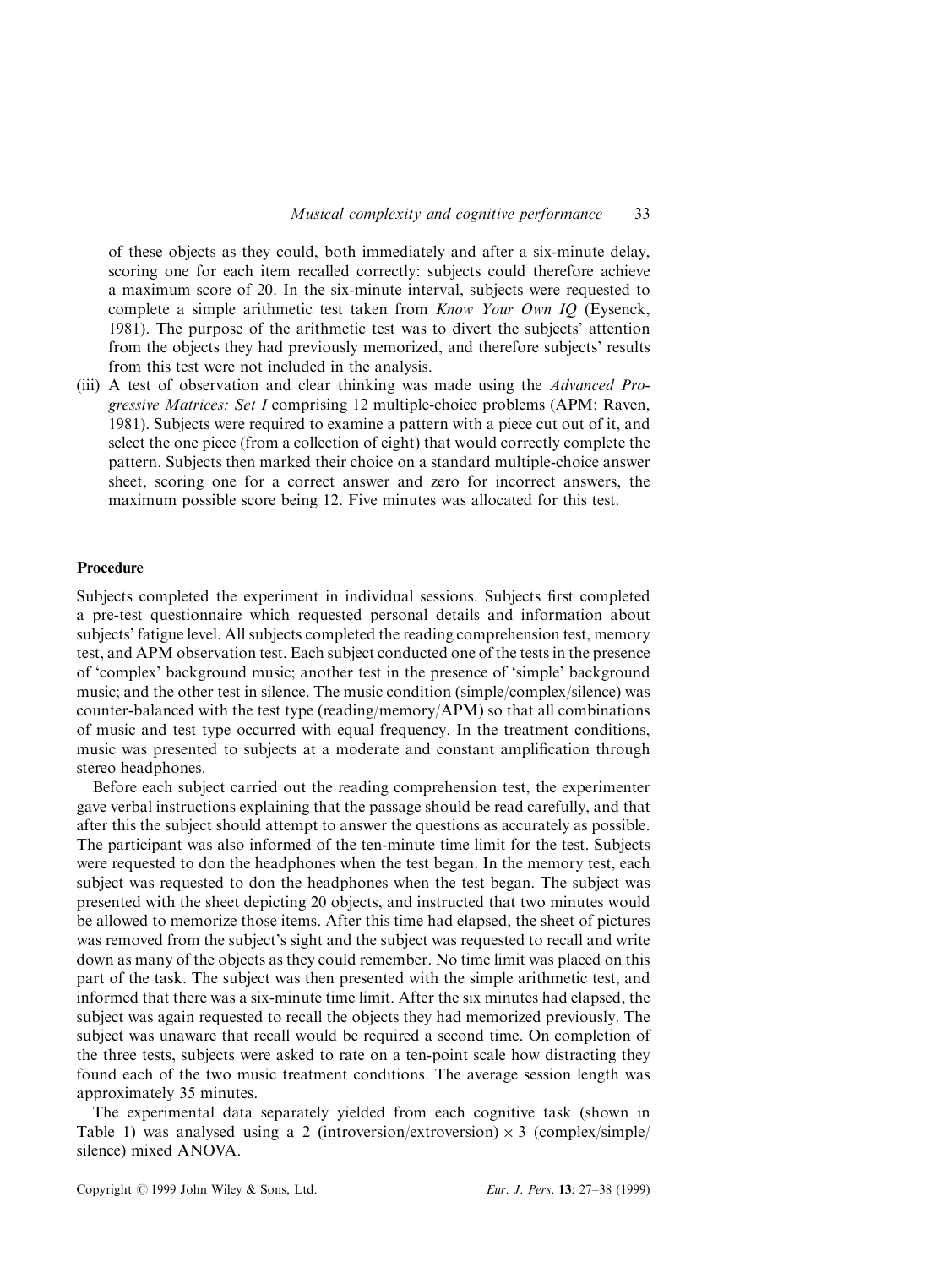|                                    | Introvert |        |         | Extrovert |        |         |
|------------------------------------|-----------|--------|---------|-----------|--------|---------|
|                                    | Complex   | Simple | Silence | Complex   | Simple | Silence |
| Reading comprehension <sup>a</sup> |           |        |         |           |        |         |
| mean <sup>a</sup>                  | 6.88      | 7.50   | 8.00    | 9.00      | 8.25   | 8.00    |
| <b>SD</b>                          | 0.99      | 1.41   | 2.83    | 2.67      | 2.25   | 2.88    |
| $APM$ test <sup>a</sup>            |           |        |         |           |        |         |
| mean                               | 8.00      | 9.25   | 10.50   | 10.01     | 10.88  | 9.13    |
| <b>SD</b>                          | 2.33      | 1.83   | 1.31    | 1.69      | 1.96   | 0.93    |
| Immediate recall <sup>b</sup>      |           |        |         |           |        |         |
| Mean                               | 10.63     | 11.00  | 15.75   | 17.63     | 17.38  | 13.88   |
| <b>SD</b>                          | 3.02      | 5.01   | 2.05    | 2.20      | 1.92   | 2.70    |
| Delayed recall <sup>b</sup>        |           |        |         |           |        |         |
| mean                               | 10.13     | 12.75  | 15.88   | 17.13     | 14.88  | 12.13   |
| <b>SD</b>                          | 2.95      | 3.92   | 2.53    | 1.96      | 2.90   | 2.42    |

Table 1. Means and standard deviation scores for each task for introverts and extroverts in each background music condition

a Maximum possible score 12.

bMaximum possible score 20.

For the reading comprehension test, there was no main effect of extroversion  $(F(1, 42) = 2.10; \text{ns})$ , no main effect of background music condition  $(F(2, 42) = 0.01;$ ns) and there was no interaction between the two factors  $(F(2, 42) = 0.88$ ; ns). The  $APM$  observation test yielded no significant main effect of extroversion  $(F(1, 42) = 2.30;$  ns) nor background music  $(F(2, 42) = 1.63;$  ns). The interaction between background music and introversion/extroversion was, however, significant  $(F(2, 42) = 4.66; p < 0.01)$ . This was due to the linear decline in the performance of introverts from the silent condition, through the simple to the complex music background condition.

In the *memory test, immediate recall* produced a strong main effect for extroversion  $F(1, 42)$ , 20.57,  $p < 0.001$ ), no main effect of background music ( $F(2, 42) = 0.27$ ; ns) with a significant interaction effect  $(F(2, 42) = 11.45 p < 0.001)$ . The interaction was a classic `cross-over' interaction, with introverts scoring highest in silence and lowest with complex music, while the opposite was true of the extroverts. For delayed recall, there was a marginally significant main effect of extroversion ( $F(1, 42) = 4.76$ ;  $p < 0.05$ ) no background music effect ( $F(2, 42) = 0.07$ ; ns), but the interaction between personality type and music was found to be significant  $(F(2, 42) = 14.32$ ;  $p < 0.01$ ). Again, extroverts scored marginally higher than introverts and, again, there was a clear cross-over interaction, with introverts scoring least in the complexmusic condition and extroverts scoring most. Overall, extroverts scored higher than introverts.

An independent *t*-test revealed that the level of distraction reported by introverts and extroverts in the post-test questionnaire differed significantly in the presence of complex background music ( $t46 = 4.11$ ;  $p < 0.01$ ), but not when the distraction consisted of simple background music ( $t46 = 1.09$ ; ns). In addition, a paired sampled  $t$ -test demonstrated that introverts perceived complex music to be significantly more distracting than simple music ( $t46 = 5.53$ ;  $p < 0.001$ ) whereas extroverts did not report any significant difference in distraction between two types of music ( $t46 = 0.99$ ; ns).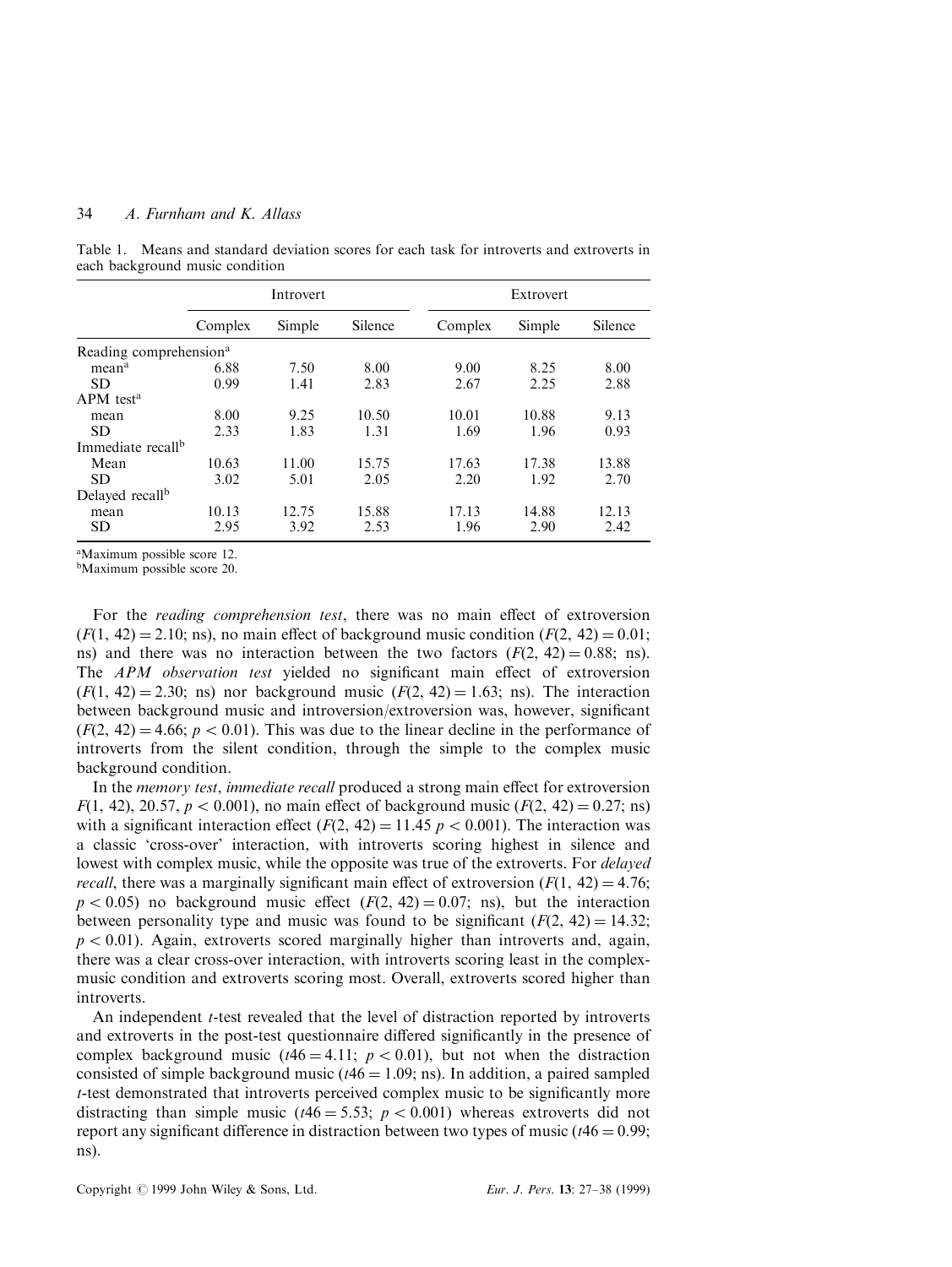# DISCUSSION

This experiment investigated the cognitive performance of introverts and extroverts under conditions of simple and complex musical distraction. Subjects' performance in three different tests was examined, and it was found that in all tasks there were two significant overall differences between the scores attained by introverts and extroverts, particularly with extroverts performing better in a short-term memory task. This result was similar to that of Howarth and Eysenck (1968) who found extroverts' paired associate recall was better than introverts', in short term intervals  $(0-5 \text{ min})$ , but inferior at long term intervals  $(30 \text{ min}-24 \text{ h})$ . This was also in accordance with studies by Kleinsmith and Kaplan (1963) who found associations learned under low arousal showed poor immediate recall which fell over the course of several days, whereas items learned under high arousal showed poor immediate recall which improved with the passage of time. Clearly, in this study, the delay of six minutes was not enough for extroverts to demonstrate a superior effect.

The experiment revealed no significant main effect of background music condition, indicating that the presence of either simple or complex music neither enhanced nor inhibited performance in the three tests beyond the scores achieved in silence. This experimental finding lends support to the earlier research (Gladstones, 1969; Smith, 1961) which asserts that background music elicits no main effect upon task performance per se.

The experimental hypothesis was supported by the results from both memory tests and the observation test, which produced a significant interaction between background music type and extroversion. Overall, tests in the presence of increasingly complex background music was shown to facilitate extroverts' scores. In comparison to the silence condition, the performance of extroverts was somewhat improved in the presence of simple background music, but the greatest recall was achieved in the complex-music condition. The performance of the introvert subjects, in direct contrast, was impaired by the presence of any musical distraction, most significantly by that music categorized as complex. The superior performance of extroverts when subjected to more complex distraction (hypothesized to be more arousing) corresponds to previous experimental findings (Furnham et al., 1994; Furnham and Bradley, 1997; Morgenstern *et al.*, 1974), and is consistent with Eysenck's theory of personality (1967). No such interaction was observed in the results of the reading, although the trends were in the same direction.

The significance of this finding suggests that complex music exacts an immediate effect on test performance, and it may be possible to attribute this to the introverts' excitation-inhibition mechanism when subjected to over-arousal. Furthermore, it appears that, although the effects of the highly stimulating complex music are immediately apparent, the delay of six minutes plays an important role in the subjects' adherence to the performance predicted by the experimental hypothesis. During this six-minute interval subjects may have adjusted to their environment, and thus the results obtained for the delayed recall test may reflect more accurately the effects of background music upon memory-related activities at home or at the workplace.

These results may also be interpreted in terms of Eysenck's reminiscence theory, which asserts that the lower arousal in extroverts produces weaker consolidation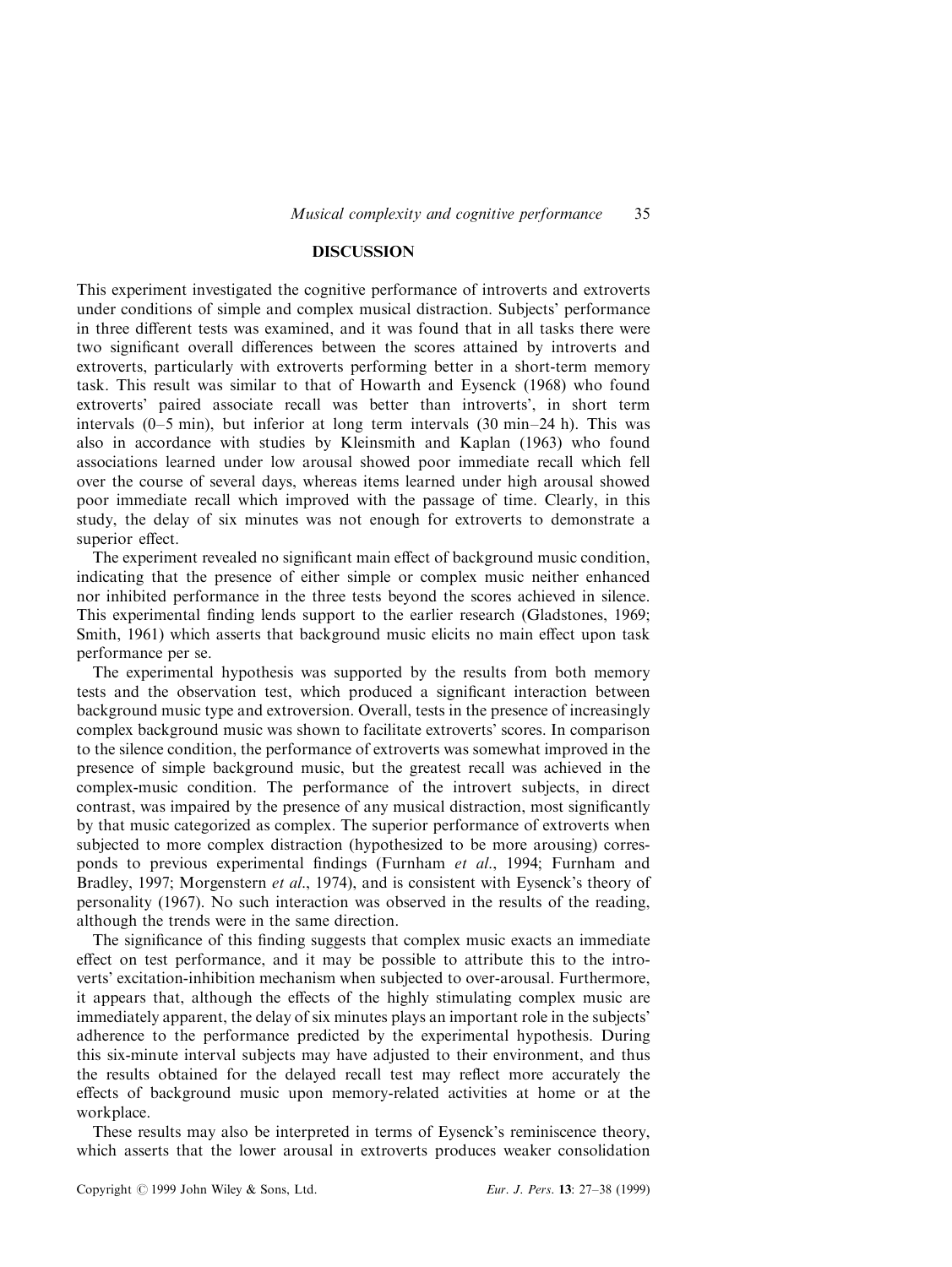processes which interfere less at short-term intervals, but which do not facilitate long-term recall (Howarth and Eysenck, 1968).

No significant interaction between the personality dimension of extroversionintroversion and background music condition was shown in the results obtained from the reading comprehension task though the results were the in predicted direction. However, reading comprehension has previously been shown to produce significant interactions between the presence of a musical stimulus and extroversion (Furnham and Bradley, 1997). Furthermore, the existence of trends in the data contradict those conclusions. In every cognitive task, introverts outperformed extroverts in silence, whilst the performance of extroverts was superior in the presence of complex musical distraction. This contrasting performance of extrovert and introvert subjects in the two conditions, confirms Eysenck's (1967) hypothesis.

Indirect support for the experimental hypothesis appears initially to be provided by the results of the post-test questionnaire. It was established that extroverts rated the complex music as less distracting than the introverts; a finding which conforms to the pattern predicted by Eysenck's (1967) theory of personality. As distraction is thought to interfere with cognitive performance, this finding indicates that extroverts considered complex music to affect their performance less detrimentally than introverts did, a belief which is reflected in the trend of consistently superior performance of extroverts in the presence of complex music. Furthermore, introverts reported that they found the complex music to be significantly more distracting than the simple music, whilst extroverts perceived no significant increase in the distraction caused by the complex music when compared to that resulting from simple stimulation.

It would thus appear that simple music could offer the most suitable balance of stimulation for populations consisting of both introvert and extrovert individuals, a state which would be predicted by the experimental hypothesis.

However, data from the cognitive tests reveal that performance in the presence of simple music follows no systematic pattern. One explanation for this phenomenon may be that the variable of music has interacted with some other unspecified variable, such as musical preference or previous exposure. Indeed, these may be a complex set of interacting factors, such that introverts may find pop music more irritating, and hence distracting, than extroverts, play it less and be less familiar with it, and hence like it less. Alternatively, when the circumstances produced by simple music are examined, it is evident that this form of stimulation was unique in that the arousal it evoked could easily be tolerated by both subject groups, whilst it would not offer optimum conditions to any introvert or extrovert. A state of mild dissatisfaction may be induced in all subjects; a state in which unanticipated factors (such as individual preference for a particular musical genre) may be more influential. It may be necessary in future studies to try to control for subjects' liking of, and previous exposure to, particular music chosen in the distraction task, as these factors may affect its ability to distract.

Indeed, an alternative explanation for some of the findings may be offered through the criticism of the music selected to represent each treatment category. Music was characterized by a modern, popular style to prevent the over- or under-arousal of both subject groups. However, it is possible that the selection from the popular music genre may not have provided a wide enough range from which to draw samples significantly differing in complexity, and thus account for the lack of difference in distraction perceived by extroverts between the two types. Furthermore, this style of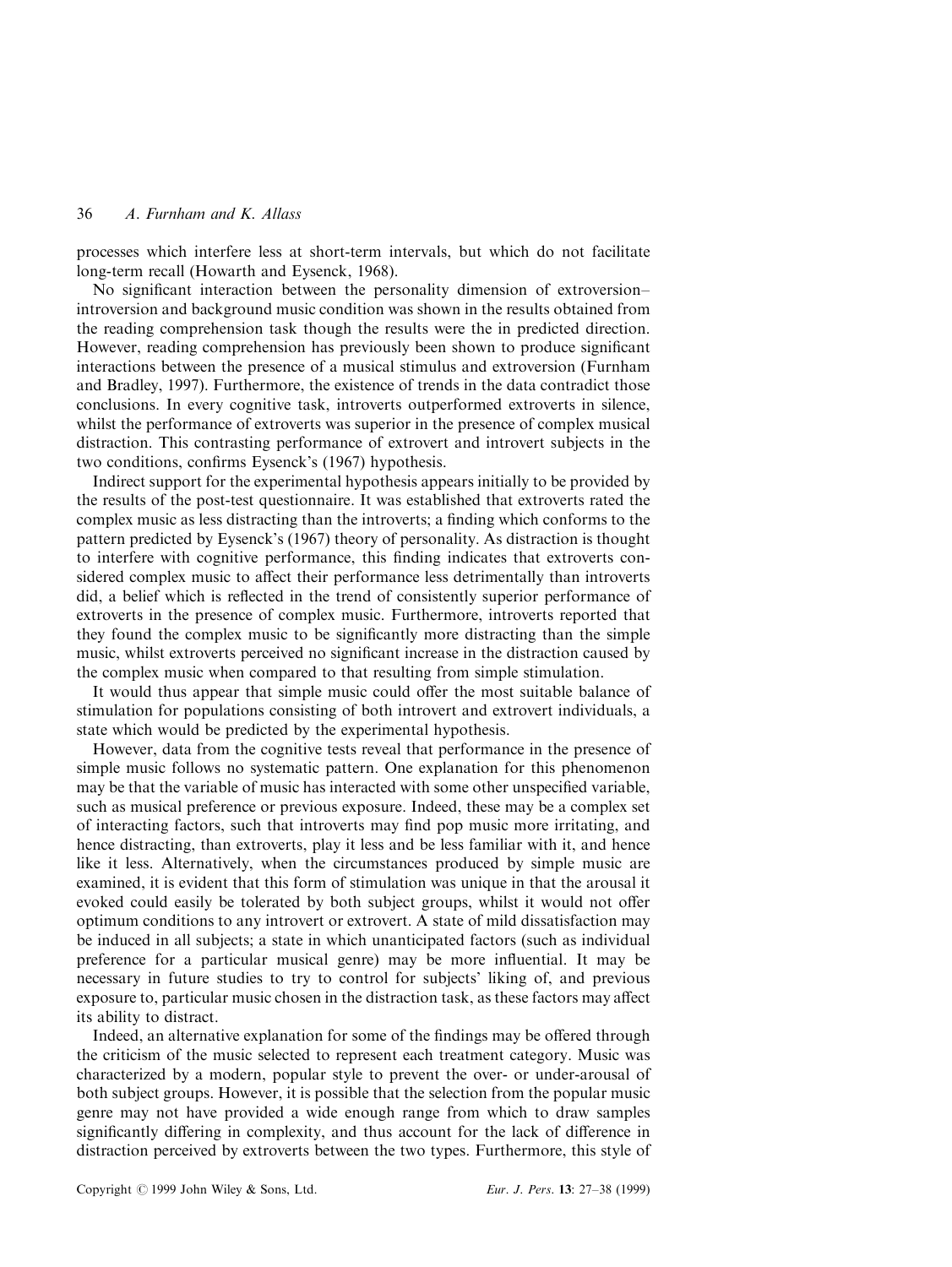music would be familiar to those who listen to contemporary music. Here, important differences between the usual study habits of subjects may account for certain patterns in the findings: studies by Campbell and Hawley (1982) and Furnham and Bradley (1997) have demonstrated that extroverts actively seek environments containing such stimuli as socializing opportunities and radio. Thus extrovert subjects in this experiment would be more familiar than introverts with the perceptually stimulating environment provided in the complex music condition. The reverse may explain the relatively poor performance by extroverts in silence. Further experiments should attempt to reduce the difference between subjects in the familiarity with experimental conditions. This may be achieved to some extent by presenting subjects with entirely novel musical stimuli which vary in complexity.

### **REFERENCES**

- Berlyne, D. E. (1971). Aesthetics and Psychobiology, Appleton–Century–Crofts, New York.
- Berlyne, D. E. (Ed) (1974). Studies in the New Experimental Aesthetics: Steps Towards an Objective Psychology of Aesthetic Appreciation, Halstead, New York.
- Campbell, J. B. and Hawley, C. W. (1982). Study habits and Eysenck's theory of extraversion– introversion. Journal of Research in Personality,  $16: 139-146$ .
- Daoussis, I. & McKelvie, S. (1986). Musical preferences and the effects of music on a reading comprehension test for extroverts and introverts. *Perceptual and Motor Skills*, **62**: 283–289.
- Eysenck, H. (1967). The Biological Basis of Personality, Thomas, Springfield, IL.
- Eysenck, H. (1981). Know Your Own IQ, Penguin, Harmondsworth.
- Eysenck, H. and Eysenck, S. (1975). The Eysenck Personality Questionnaire, Hodder and Stoughton, London.
- Fox, J. G. and Embrey, E. (1972). Music: an aid to productivity. Applied Ergonomics, 3:  $202 - 205$ .
- Freeburne, C. M. and Fleischer, M. S. (1952). The effect of music distraction upon reading rate and comprehension. Journal of Educational Psychology,  $43:101-110$ .
- Furnham, A. and Avison, M. (1997). Personality and preference for surreal paintings. Personality and Individual Differences, 23: 923-935.
- Furnham, A. and Bradley, A. (1997). Music while you work: the differential distraction of background music on the cognitive test performance of introverts and extroverts. Applied Cognitive Psychology, 11: 445-455.
- Furnham, A., Gunter, B. and Peterson, E. (1994). Television distraction and the performance of introverts and extroverts. Applied Cognitive Psychology, 8: 705-711.
- Gladstones, W. H. (1969). Some effects of commercial background music on data preparation operators. Occupational Psychology, 43: 213-222.
- Howarth, E. and Eysenck, H. (1968). Extraversion, arousal and paired-associate recall. Journal of Experimental Research in Personality,  $3: 114-116$ .
- Kellaris, J. J. and Kent, R. J. (1992). The influence of music on customer's temporal perception. Journal of Consumer Psychology, 4: 365-376.
- Kiger, D. (1989). Effects of music information load on a reading comprehension task. Perceptual and Motor Skills, 69: 531-534.
- Kirkpatrick, F. (1943). Music takes the mind away. *Personnel Journal*,  $22: 225-228$ .
- Kleinsmith, L. and Kaplan, S. (1963). Paired associated learning as a function of arousal and interpolated interval. Journal of Experimental Psychology, 65: 190-193.
- Martin, R. C., Wolgalter, M. S. and Forlano, J. G. (1988). Reading comprehension in the presence of unattended speech and music. Journal of Memory and Language, 27: 382–398.
- Martison, T. H. (Ed) (1992) Graduate Admission Tests, Practice Papers for Applicants (Academic Test Preparation Series).
- Mayfield, C. and Moss, S. (1989). Effect of music tempo on task performance. Psychological Reports, 65: 1283-1290.